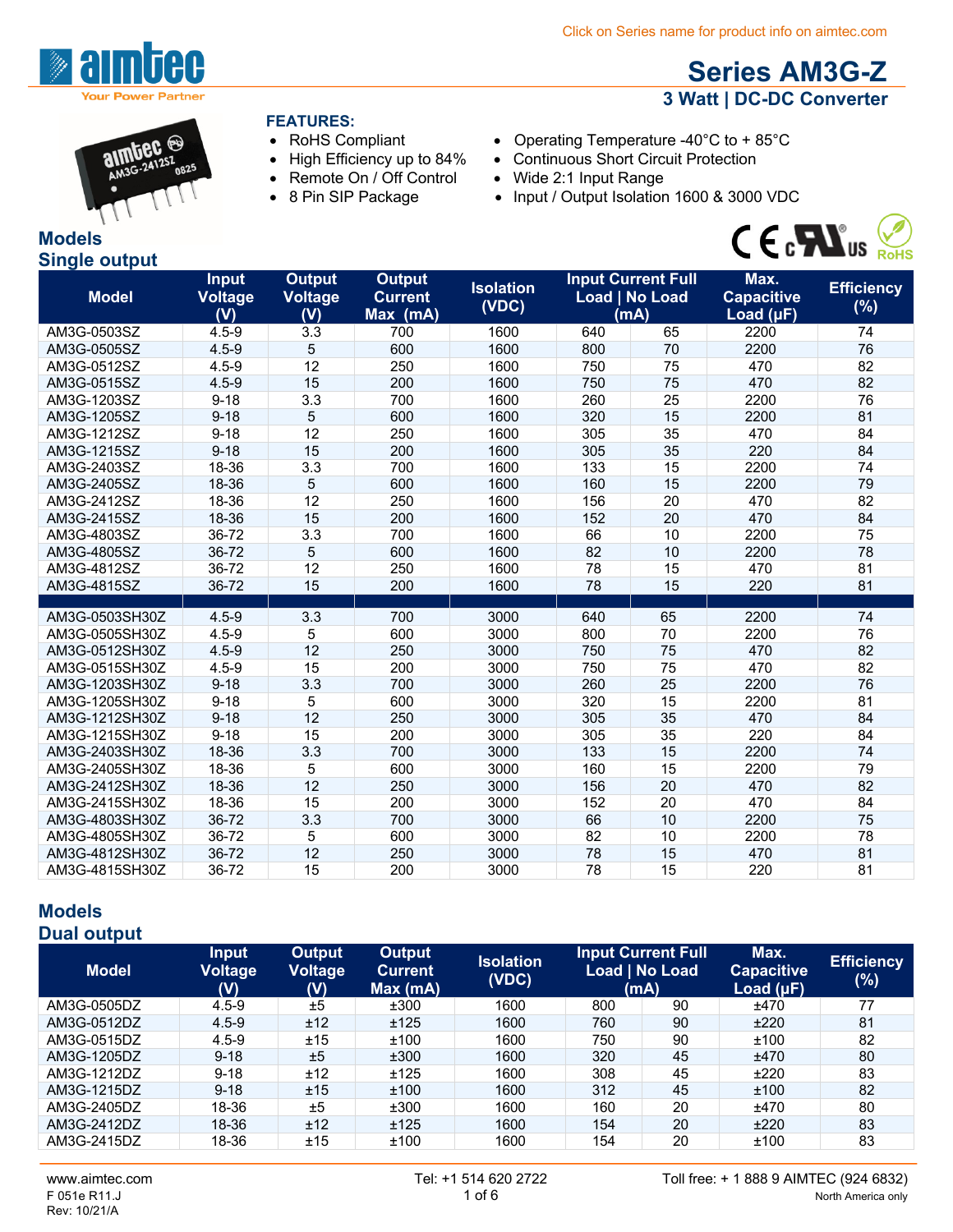

Your Power Partner

**3 Watt | DC-DC Converter**

#### **Models Dual output (continued)**

| Dual batpat (commaca) |                                       |                                        |                                            |                           |     |                                                     |                                             |                             |
|-----------------------|---------------------------------------|----------------------------------------|--------------------------------------------|---------------------------|-----|-----------------------------------------------------|---------------------------------------------|-----------------------------|
| <b>Model</b>          | <b>Input</b><br><b>Voltage</b><br>(V) | <b>Output</b><br><b>Voltage</b><br>(V) | <b>Output</b><br><b>Current</b><br>Max(mA) | <b>Isolation</b><br>(VDC) |     | <b>Input Current Full</b><br>Load   No Load<br>(mA) | Max.<br><b>Capacitive</b><br>Load $(\mu F)$ | <b>Efficiency</b><br>$(\%)$ |
| AM3G-4805DZ           | 36-72                                 | ±5                                     | ±300                                       | 1600                      | 82  | 15                                                  | ±470                                        | 78                          |
| AM3G-4812DZ           | 36-72                                 | ±12                                    | ±125                                       | 1600                      | 80  | 20                                                  | ±220                                        | 80                          |
| AM3G-4815DZ           | 36-72                                 | ±15                                    | ±100                                       | 1600                      | 78  | 15                                                  | ±100                                        | 81                          |
|                       |                                       |                                        |                                            |                           |     |                                                     |                                             |                             |
| AM3G-0505DH30Z        | $4.5 - 9$                             | ±5                                     | ±300                                       | 3000                      | 800 | 90                                                  | ±470                                        | 77                          |
| AM3G-0512DH30Z        | $4.5 - 9$                             | ±12                                    | ±125                                       | 3000                      | 760 | 90                                                  | ±220                                        | 81                          |
| AM3G-0515DH30Z        | $4.5 - 9$                             | ±15                                    | ±100                                       | 3000                      | 750 | 90                                                  | ±100                                        | 82                          |
| AM3G-1205DH30Z        | $9 - 18$                              | ±5                                     | ±300                                       | 3000                      | 320 | 45                                                  | ±470                                        | 80                          |
| AM3G-1212DH30Z        | $9 - 18$                              | ±12                                    | ±125                                       | 3000                      | 308 | 45                                                  | ±220                                        | 83                          |
| AM3G-1215DH30Z        | $9 - 18$                              | ±15                                    | ±100                                       | 3000                      | 312 | 45                                                  | ±100                                        | 82                          |
| AM3G-2405DH30Z        | 18-36                                 | ±5                                     | ±300                                       | 3000                      | 160 | 20                                                  | ±470                                        | 80                          |
| AM3G-2412DH30Z        | 18-36                                 | ±12                                    | ±125                                       | 3000                      | 154 | 20                                                  | ±220                                        | 83                          |
| AM3G-2415DH30Z        | 18-36                                 | ±15                                    | ±100                                       | 3000                      | 154 | 20                                                  | ±100                                        | 83                          |
| AM3G-4805DH30Z        | 36-72                                 | ±5                                     | ±300                                       | 3000                      | 82  | 15                                                  | ±470                                        | 78                          |
| AM3G-4812DH30Z        | 36-72                                 | ±12                                    | ±125                                       | 3000                      | 80  | 20                                                  | ±220                                        | 80                          |
| AM3G-4815DH30Z        | 36-72                                 | ±15                                    | ±100                                       | 3000                      | 78  | 15                                                  | ±100                                        | 81                          |

NOTE: All specifications in this datasheet are measured at an ambient temperature of 25°C, humidity<75%, nominal input voltage and at rated output load unless otherwise specified

### **Input Specifications**

| <b>Parameters</b>                   | <b>Nominal</b>                                                                                      | <b>Typical</b> | <b>Maximum</b> | <b>Units</b> |  |  |
|-------------------------------------|-----------------------------------------------------------------------------------------------------|----------------|----------------|--------------|--|--|
|                                     | 5                                                                                                   | $4.5 - 9$      |                |              |  |  |
| Voltage Range                       | 12                                                                                                  | $9 - 18$       |                | <b>VDC</b>   |  |  |
|                                     | 24                                                                                                  | 18-36          |                |              |  |  |
|                                     | 48                                                                                                  | 36-72          |                |              |  |  |
| Filter                              | Capacitor                                                                                           |                |                |              |  |  |
| <b>Transient Recovery Time</b>      | 100% - 25% load, 25% load step change                                                               | 300            |                | μs           |  |  |
| <b>Transient Response Deviation</b> | 100% - 25% load, 25% load step change                                                               |                | ±3             | $\%$         |  |  |
| Start-Up Time                       |                                                                                                     | 20             |                | ms           |  |  |
|                                     | 5 Vin                                                                                               | $-0.7 - 15$    |                |              |  |  |
|                                     | $12$ Vin                                                                                            | $-0.7 - 36$    |                |              |  |  |
| Absolute Maximum Rating             | 24 Vin                                                                                              | $-0.7-50$      |                | <b>VDC</b>   |  |  |
|                                     | 48 Vin                                                                                              | $-0.7 - 100$   |                |              |  |  |
| Peak Input Voltage Time             |                                                                                                     |                | 100            | ms           |  |  |
|                                     | ON – open circuit or high impedance                                                                 |                |                |              |  |  |
| On/Off Control                      | OFF – 3 to 6VDC Max.(or 3mA to 6mA Max. via a 1K $\Omega$ Resistor) (standby input current 3mA max) |                |                |              |  |  |
| Input Reflected Ripple Current*     |                                                                                                     | 35             |                | mA p-p       |  |  |

#### **Isolation Specifications**

| <b>Parameters</b>  | <b>Conditions</b> | <b>Typical</b> | <b>Rated</b> | <b>Units</b> |
|--------------------|-------------------|----------------|--------------|--------------|
| Tested I/O Voltage | 60 <sub>sec</sub> | 1600 & 3000    |              | VDC          |
| Resistance         |                   | 1000           |              | <b>MOhm</b>  |
| Capacitance        |                   | 680            |              | p⊦           |

#### **Output Specifications**

| <b>Parameters</b>               | <b>Conditions</b>                                 | <b>Typical</b> | <b>Maximum</b> | <b>Units</b>  |
|---------------------------------|---------------------------------------------------|----------------|----------------|---------------|
| Voltage accuracy                |                                                   |                | Ŧ,             | %             |
| Cross Regulation (Dual)         | $1st$ output 25-100% load, $2nd$ output 100% load | ±5             |                | $\frac{0}{0}$ |
| <b>Short Circuit Protection</b> | Continuous                                        |                |                |               |
| <b>Short Circuit Restart</b>    | Auto recovery                                     |                |                |               |
| Line Voltage Regulation         | LL~HL                                             |                | ±0.5           | $\%$          |
| Load Voltage Regulation         | Load 25~100%                                      |                | ±1             | $\frac{0}{0}$ |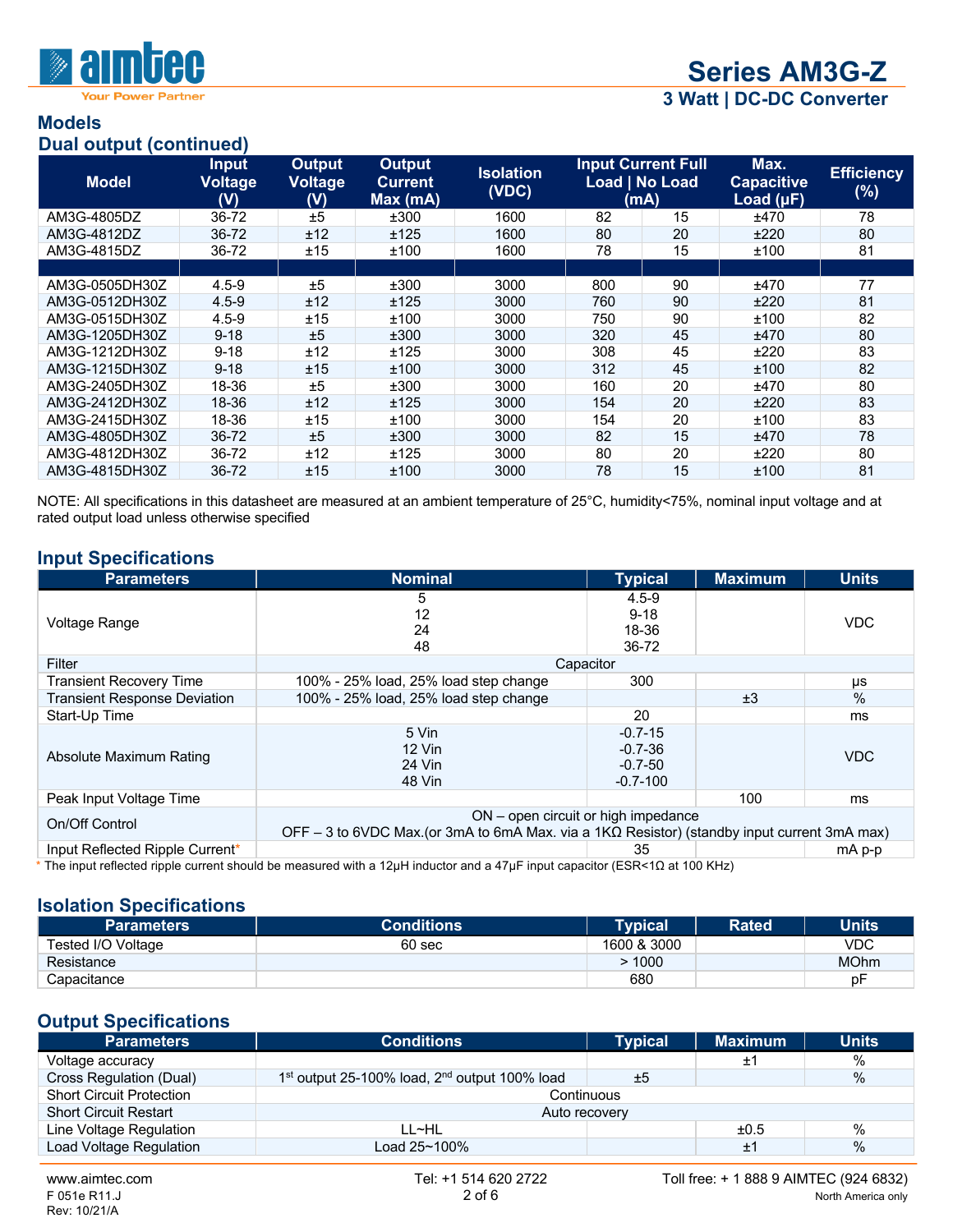| <b><i><b>Malmbee</b></i></b> | <b>Series AM3G-Z</b> |                          |    |          |  |
|------------------------------|----------------------|--------------------------|----|----------|--|
| <b>Your Power Partner</b>    |                      | 3 Watt   DC-DC Converter |    |          |  |
| Temperature Coefficient      |                      | ±0.02                    |    | %/°C     |  |
| Ripple & Noise               | At 20MHz Bandwidth   |                          | 75 | $mV$ p-p |  |

#### **General Specifications**

| <b>Parameters</b>             | <b>Conditions</b>                                             | <b>Typical</b>  | <b>Maximum</b> | <b>Units</b> |
|-------------------------------|---------------------------------------------------------------|-----------------|----------------|--------------|
| <b>Switching Frequency</b>    | 100% load                                                     | 100 to 650      |                | <b>KHz</b>   |
| <b>Operating Temperature</b>  | Full Load without Derating                                    | $-40$ to $+71$  |                | °C           |
| Storage Temperature           |                                                               | $-40$ to $+125$ |                | °C           |
| Max Case Temperature          |                                                               |                 | $+100$         | $^{\circ}C$  |
| Cooling                       | Free air convection                                           |                 |                |              |
| <b>Humidity</b>               |                                                               |                 | 95             | %            |
| Case Material                 | Non-conductive black plastic                                  |                 |                |              |
| <b>Potting Material</b>       | Epoxy (UL94V-0 rated)                                         |                 |                |              |
| <b>Pin Material</b>           | C5191R-H Solder coated                                        |                 |                |              |
| Weight                        |                                                               | 4.8             |                | g            |
| Dimensions (LXWXH)            | $0.86 \times 0.36 \times 0.44$ inches 21.85 x 9.20 x 11.10 mm |                 |                |              |
| <b>MTBF</b>                   | >1 340 000 hrs (MIL-HDBK -217F, Ground Benign, t=+25°C)       |                 |                |              |
| Maximum soldering temperature | 1.5mm from case for 10 second                                 |                 | 260            | °С           |

# **Safety Specifications**

| <b>Parameters</b>      |                                                                   |
|------------------------|-------------------------------------------------------------------|
| <b>Agency Approval</b> | CE, UL (EN/UL 60950-1, 62368-1)                                   |
|                        | Designed to meet IEC60950-1, 62368-1                              |
|                        | EN55032 Class A, EN55024 with the recommended circuit             |
|                        | IEC61000-4-2, Perf. Criteria A                                    |
| Standards              | IEC61000-4-3. Perf. Criteria A                                    |
|                        | IEC61000-4-4, Perf. Criteria A (external 220uF/100V cap required) |
|                        | IEC61000-4-5, Perf. Criteria A (external 220uF/100V cap required) |
|                        | IEC61000-4-6, Perf. Criteria A                                    |
|                        | IEC61000-4-8, Perf. Criteria A                                    |
|                        |                                                                   |

## **Pin Out Specifications Dimensions**

| Pin | 1600 & 3000VDC |                |  |  |  |
|-----|----------------|----------------|--|--|--|
|     | <b>Single</b>  | <b>Dual</b>    |  |  |  |
| 1   | - V Input      | - V Input      |  |  |  |
| 2   | + V Input      | + V Input      |  |  |  |
| 3   | On/Off Control | On/Off Control |  |  |  |
| 5   | N.C.           | N.C.           |  |  |  |
| 6   | + V Output     | + V Output     |  |  |  |
| 7   | - V Output     | Common         |  |  |  |
| 8   | N.C.           | - V Output     |  |  |  |





Note: Unit: mm(inch) Pin pitch and length tolerance: ±0.35mm (±0.014) Case tolerance: ±0.50mm (±0.02)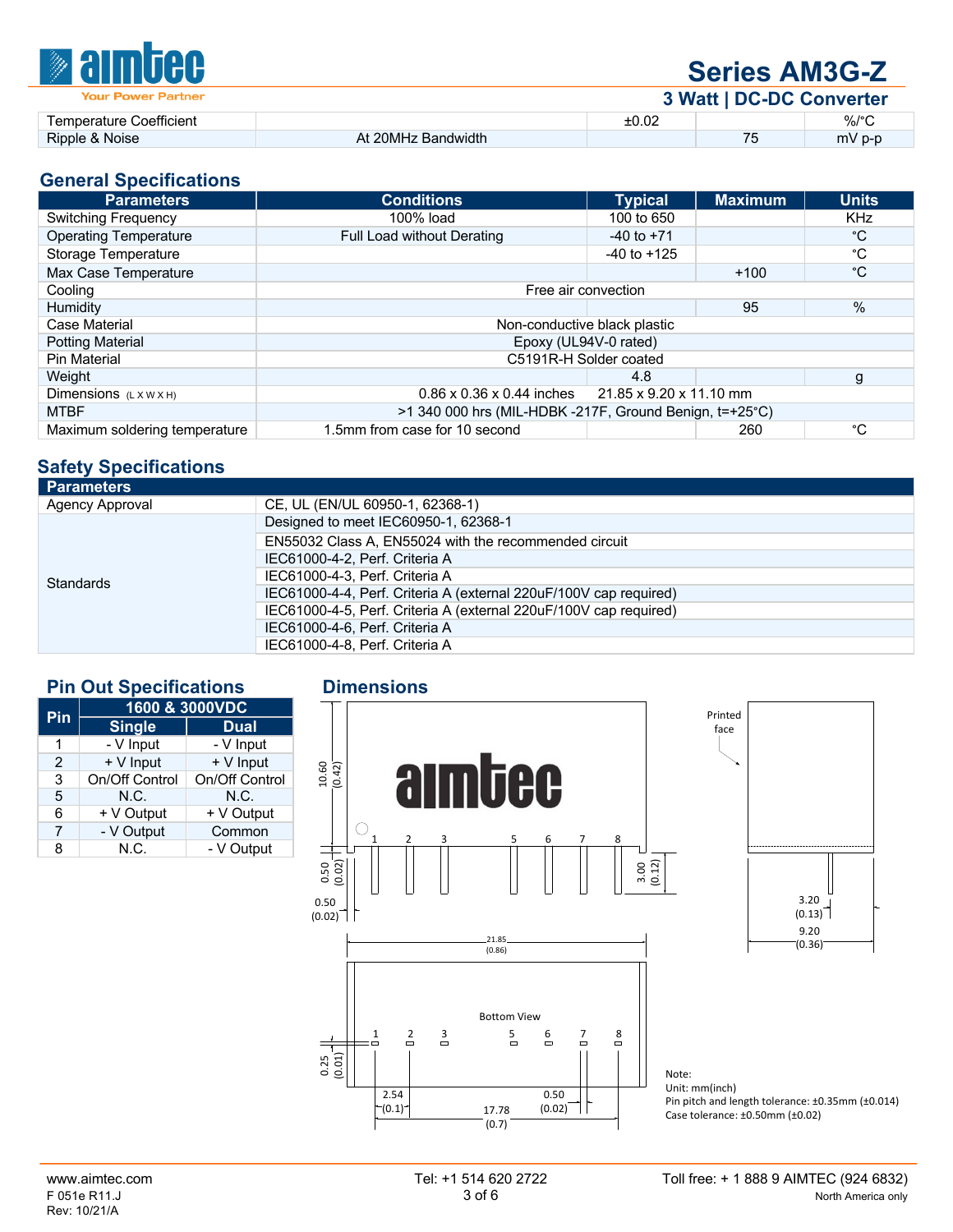

**Series AM3G-Z 3 Watt | DC-DC Converter**

### **Recommended Circuits**



| <b>Input Voltage</b> | C1         | L1                 |
|----------------------|------------|--------------------|
| 5V                   | 220µF/25V  | 5.6 <sub>µ</sub> H |
| 12V Single           | 100µF/100V | 18 <sub>µ</sub> H  |
| 12V Dual             | 2.2µF/100V | $18\muH$           |
| 24V                  | 10µF/35V   | 18µH               |
| 48V                  | 100µF/100V | $56\mu H$          |



## **Derating**

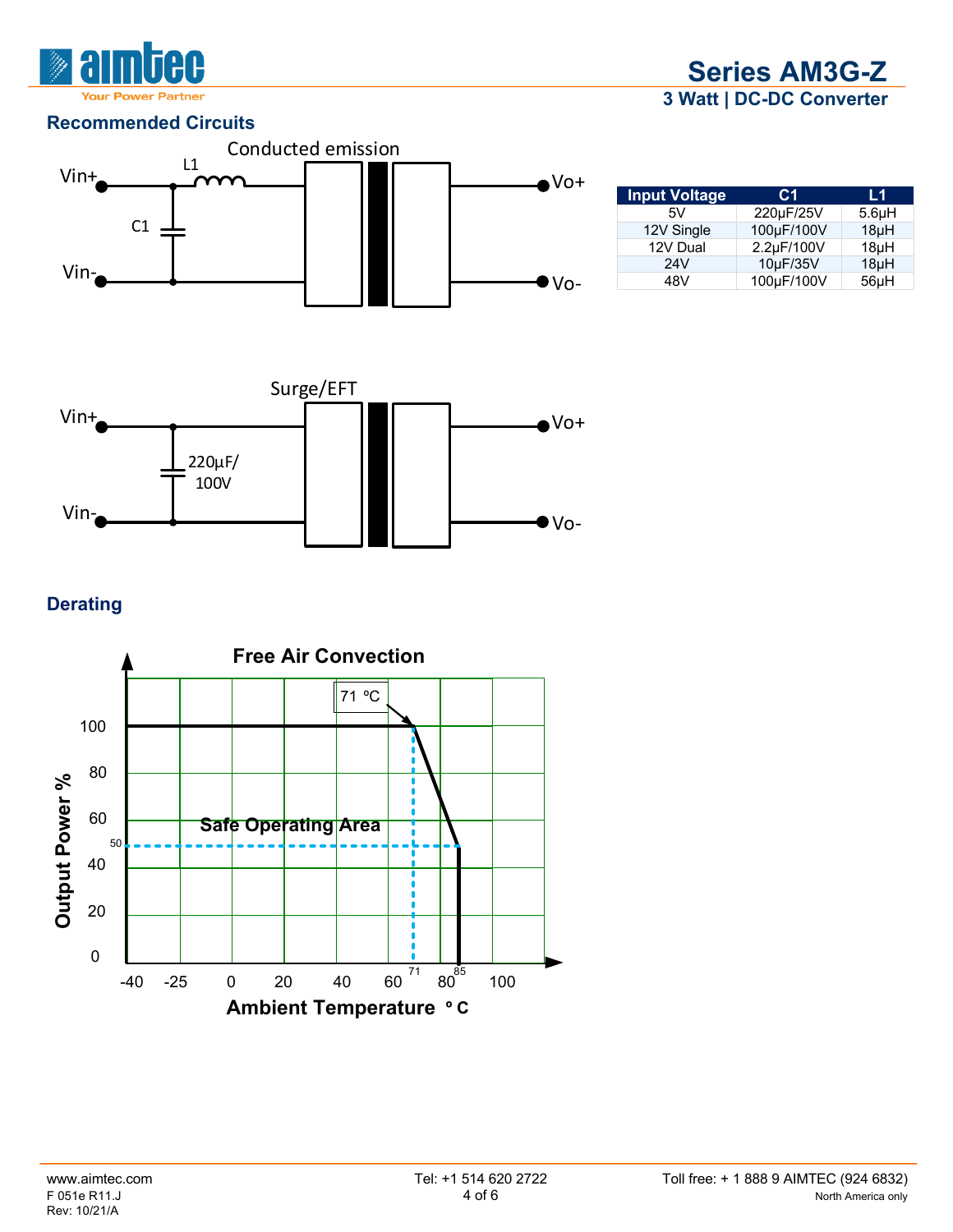

#### **Typical Efficiency Example Charts**